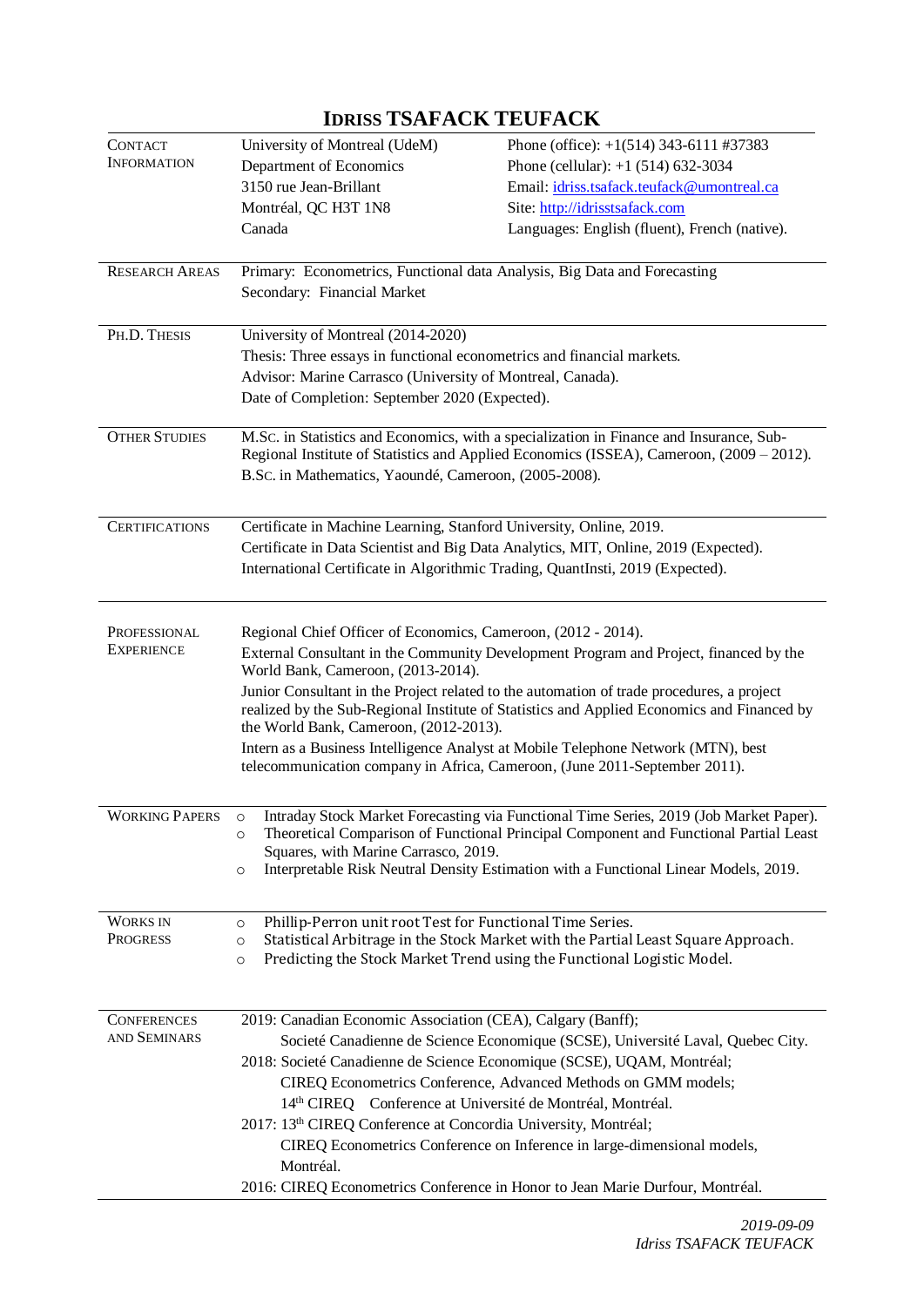|                    | 2015: 11 <sup>th</sup> Econometric Society World Congress, Montréal.                                                                                     |  |  |
|--------------------|----------------------------------------------------------------------------------------------------------------------------------------------------------|--|--|
| <b>FELLOWSHIPS</b> | Ph.D. Fellowship, CIREQ & Economics Department, UdeM, 2014-2019.                                                                                         |  |  |
|                    | CIREQ Association Graduate Travel Scholarship, 2019.                                                                                                     |  |  |
|                    | M.sc. in Statistics Fellowship, Government of Cameroon, 2009-2012.                                                                                       |  |  |
|                    | Central African Economic and Monetary Community (CEMAC) Scholarship, 2009 - 2012.<br>B.sc. in Mathematics Fellowship, Government of Cameroon, 2005-2008. |  |  |
| <b>TEACHING</b>    | Lecturer, University of Montréal, Canada:                                                                                                                |  |  |
|                    | Introduction to Econometrics (ECN 1260), Winter 2018, Fall 2018, Winter<br>$\circ$<br>2019, Fall 2019.                                                   |  |  |
|                    | Introduction to Microeconomics (ECN 1040), Fall 2016.<br>$\circ$                                                                                         |  |  |
|                    | Teaching Assistant, University of Montréal, Canada:                                                                                                      |  |  |
|                    | Advanced Econometrics, P.hD. Students track (ECN 7065), 2016 - Present.<br>$\circ$                                                                       |  |  |
|                    | Quantitative Methods, PhD. Students (ECN 7075), 2016.<br>$\circ$                                                                                         |  |  |
|                    | Economic Data Analysis (ECN 1160), 2016.<br>$\circ$                                                                                                      |  |  |
|                    | Introduction to Microeconomics (ECN 1040), 2016.<br>$\circ$                                                                                              |  |  |
|                    | Introduction to Macroeconomics (ECN 1050), 2018.<br>$\circ$                                                                                              |  |  |
| LEADERSHIP         | Organizer of the PhD. Students weekly discussion Workshop, UdeM, 2018 - 2019,                                                                            |  |  |
| <b>EXPERIENCE</b>  | Montréal, Canada.<br>Volunteer at the Econometric Society World Congress, 2015, Montréal, Canada.                                                        |  |  |
|                    |                                                                                                                                                          |  |  |
|                    | Volunteer at the Beer World Congress, 2015, Montréal, Canada.                                                                                            |  |  |
| <b>OTHERS</b>      | Memberships: Center for Interuniversity Research and Quantitative Economics (CIREQ),                                                                     |  |  |
|                    | Canadian Economic Association (CEA), Société Canadienne de Science Économique<br>(SCSE), American Economic Association (AEA).                            |  |  |
|                    | Computer skills: MATLAB, Python, R, STATA, Latex, Excel, Word and others.                                                                                |  |  |
|                    | Other Interests: Soccer, Travelling.                                                                                                                     |  |  |
| <b>ACADEMIC</b>    | Marine Carrasco, Economics Department, University of Montreal, CANADA                                                                                    |  |  |
| <b>REFERENCES</b>  | $(+1)$ 514-343-2394                                                                                                                                      |  |  |
|                    | marine.carrasco@umontreal.ca                                                                                                                             |  |  |
|                    |                                                                                                                                                          |  |  |
|                    | Benoit Perron, Economics Department, University of Montreal, CANADA                                                                                      |  |  |
|                    | $+1$ (514) 343-2449                                                                                                                                      |  |  |
|                    | benoit.perron@umontreal.ca                                                                                                                               |  |  |
|                    | René Garcia, Economics Department, University of Montreal, CANADA                                                                                        |  |  |
|                    | $+1$ (514) 343-6111                                                                                                                                      |  |  |
|                    | rene.garcia@umontreal.ca                                                                                                                                 |  |  |
|                    |                                                                                                                                                          |  |  |